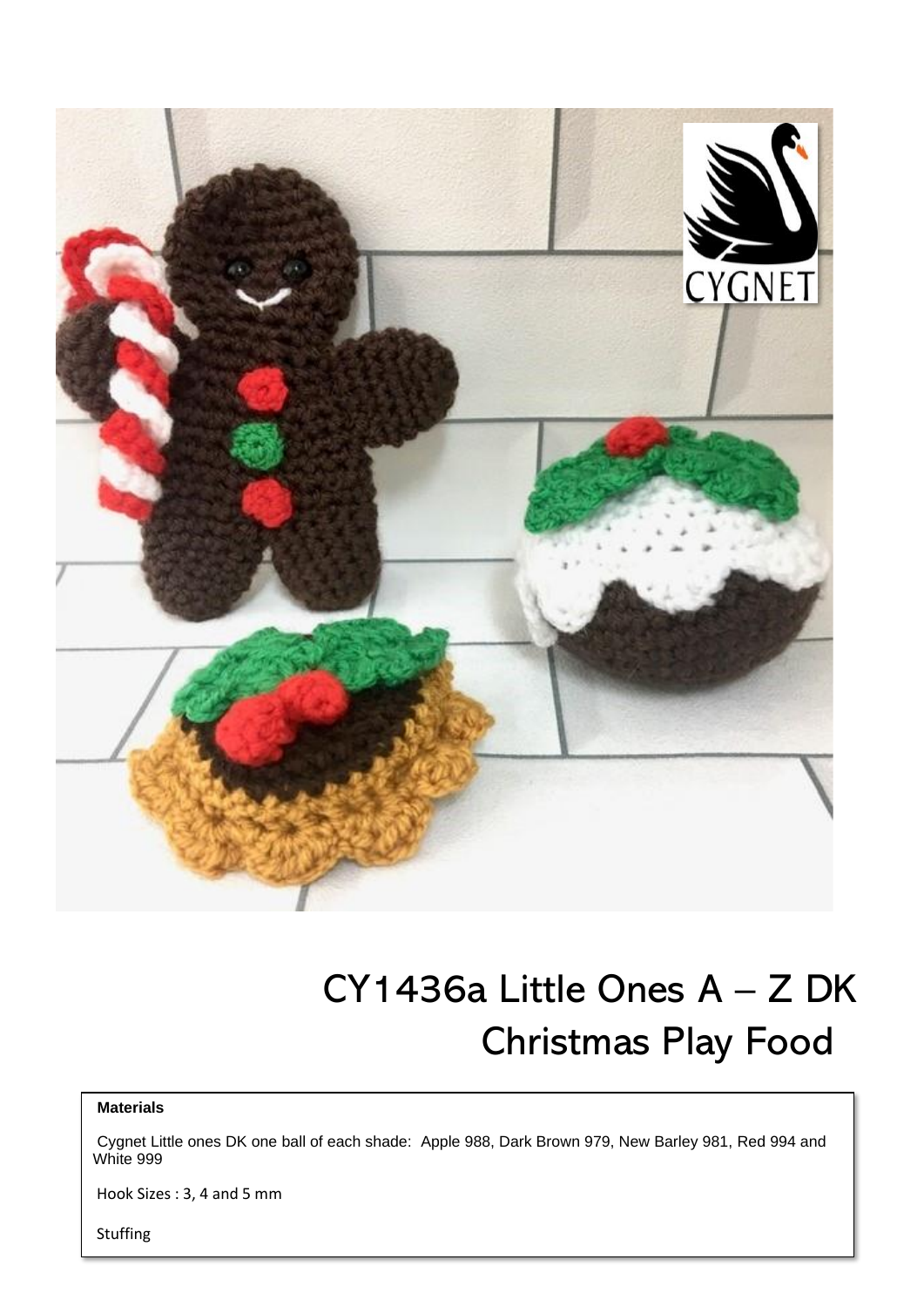# **Abbreviations**

Ch chain, dc double crochet, ss slip st, tr treble, htr half treble, Dc2tog double crochet 2 together FO fasten off, rept repeat

(US terms please convert to English terms)

## **CHRISTMAS PUDDING Hook size 3 mm**

Work in rounds without joining, stuff firmly as you go. Using Brown, make a magic ring.

- Rnd 1- 1ch, 6dc in ring. 6 dc
- Rnd 2 2 dc in each dc around 12 dc
- Rnd  $3 2$ dc in next dc, 1 dc] around  $-18$  dc
- Rnd  $4 [2dc$  in next dc, 2 dc] around  $24$  dc
- Rnd  $5 2$  dc in next dc, 3 dc] around  $-30$  dc
- Rnd  $6 2$ dc in next dc, 4 dc] around  $-36$  dc
- Rnd 7  $[2dc$  in next dc, 5dc] around  $-42$  dc
- Rnd 8 [2dc in next dc, 6 dc] around 48 dc
- Rnds 9 to 18 Dc all around
- Rnd  $19$  [Dc2tog, 6dc] around 42 dc
- Rnd 20 [Dc2tog, 5dc] around 36 dc
- Rnd  $21 [Dc2tog, 4dc]$  around  $-30$  dc
- Rnd  $22 [Dc2tog, 3dc]$  around  $-24$  dc
- Rnd 23 [Dc2tog, 2dc] around  $-18$  dc
- Rnd 24 [Dc2tog, 1dc] around 12 dc
- Rnd  $25 [Dc2tog]$  around  $-6$  dc

FO weaving tail through last 6 sts. Pull tight to close join.

**Icing** Using White, make a magic ring.

Rnds 1 to 14 – Rept rnds 1 to 14 of Pudding.

Rnd 15 - \* ss in first st, miss next st, 6tr in next st, miss next st, ss in next 3 sts, 2 dc in next st, 2 htr in next st, 2tr in next st, 2htr in next st, 2 dc in next st, ss in next 2 sts, 3 dc in next st, ss in next st, rept from \* around. FO leaving a long tail. Sew Icing onto Pudding.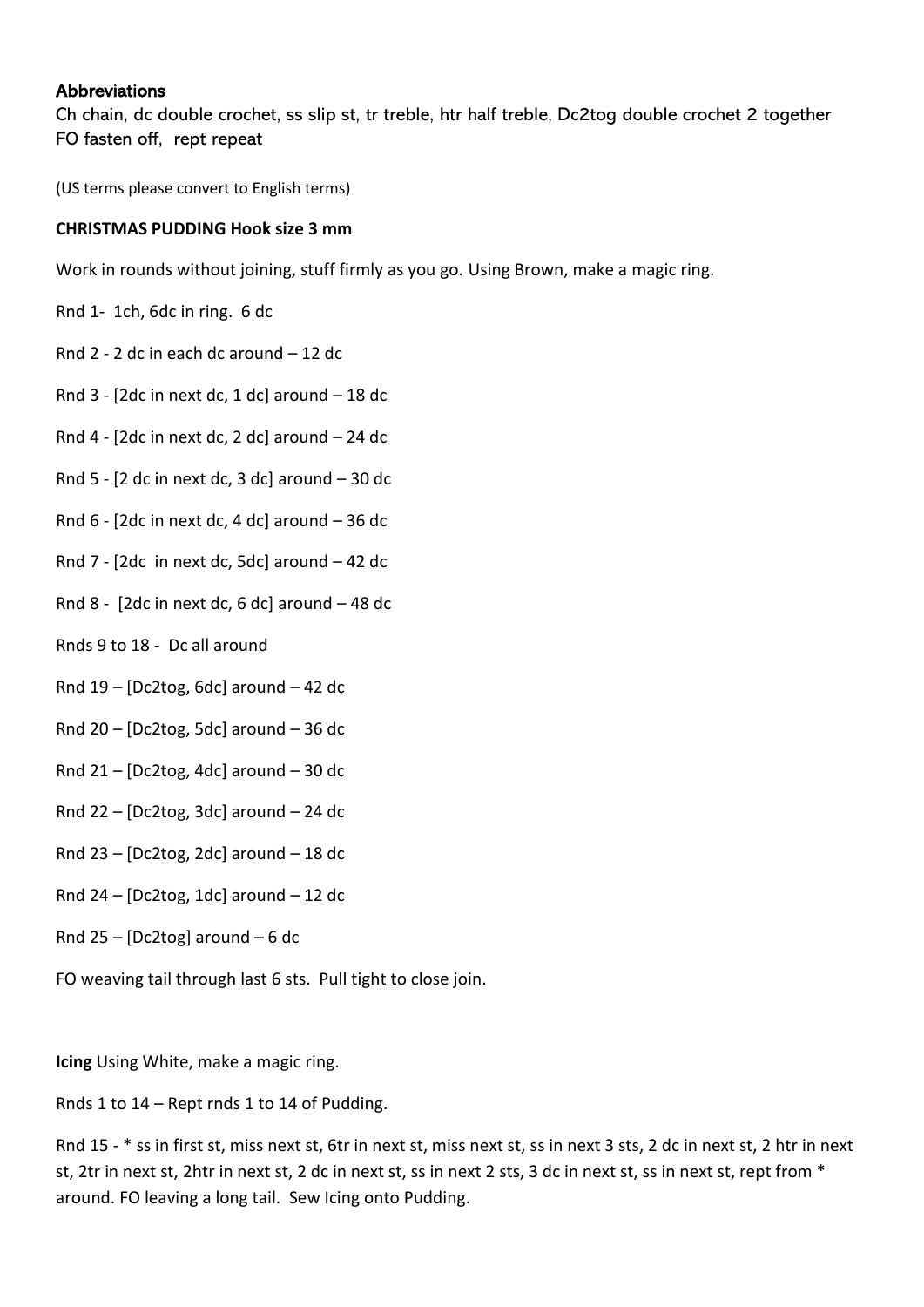**Leaves (make 3)** Using Green, 8ch.

Rnd  $1 - 1$  dc in  $2^{nd}$  ch from hook, 1 dc in each of next 5 ch, 3dc in final ch, turn and work along other side of foundation ch, working 6 dc in back loops along – 15 dc.

Rnd 2 - \* ss in next st, (1 dc, 2ch, ss in 2nd ch from hook, 1 dc) in next st, rept from \* around, ss to join. FO and weave in ends. Sew leaves together and sew to top of icing.

**Berry** Using Red, make an adjustable ring.

Rnd 1 - 1ch, 6dc in ring – 6dc

Rnd 2 - 2dc in each dc around – 12 dc

Rnds 3 - 4 – Dc around

Rnd 5 - Dc2tog around – 6 dc

Fasten off weaving tail through rem 6 sts. Pull tight to close join. Sew Berry onto centre of leaf join.

## **GINGRERBREAD MAN (Hook size 4)**

**Make 2 Arms** using Brown

- R 1 make a magic ring 6 sc.
- R 2 inc in each st. 12
- R 3 to 7 sc into each st, FO leaving a tail for sewing.

## **Make 2 Legs** using Brown

R 1 make a magic ring 6 sc.

R 2 inc in each st. 12

R 3 to 7- sc into each st, FO leaving a tail for sewing on one leg. For 2<sup>nd</sup> leg do not FO.

## **Body**

R 1 Join legs together with 2 sc in middle then sc round one leg (11) and around next leg (11)

R2 sc around 24

R3 sc around 24

R4 sc (4), dec, sc(10), dec, sc (5) (22)

R5 sc all around

R6 sc (4), dec, sc(10), dec, sc (4) (20)

#### R7 sc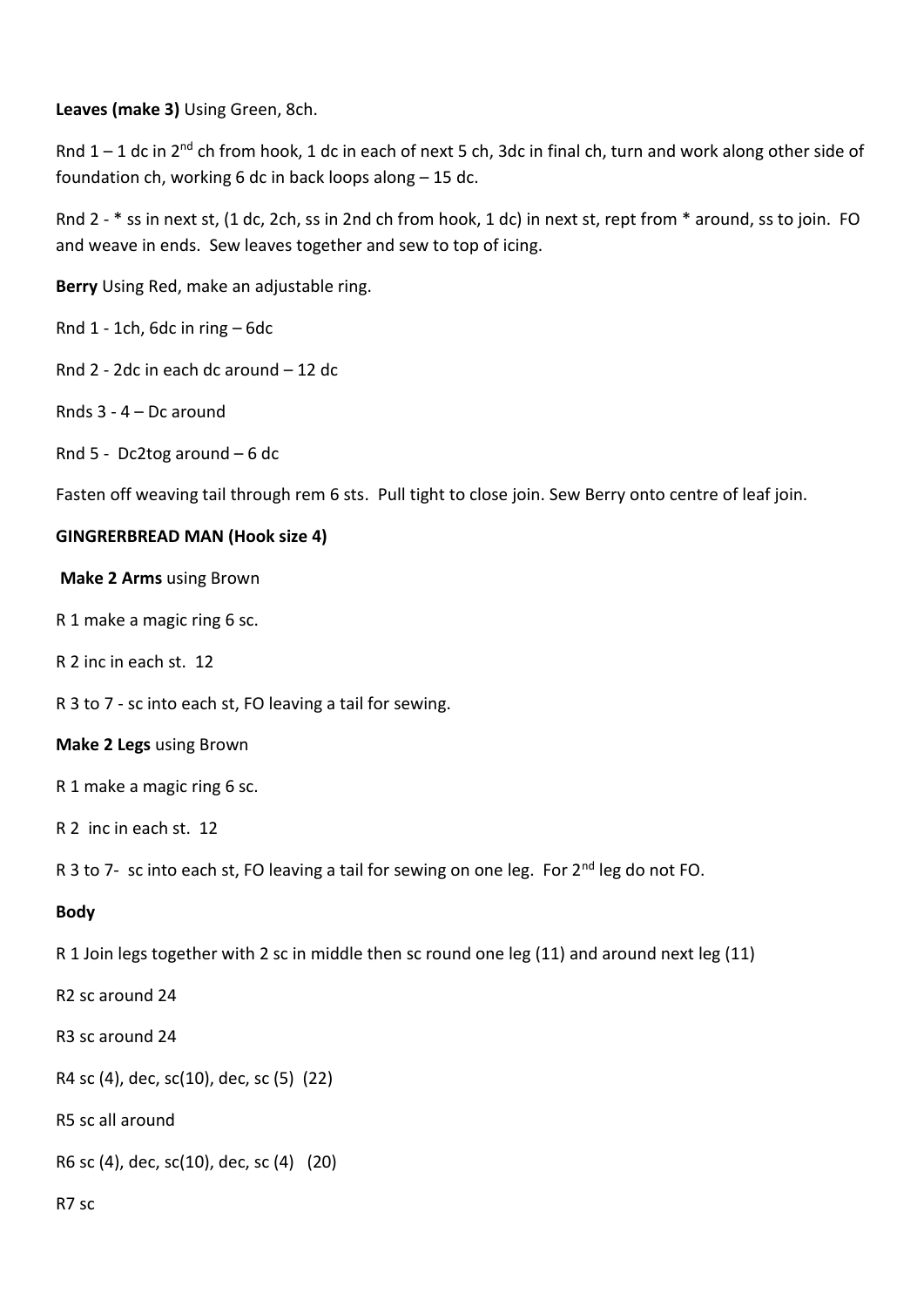R8 sc (4), dec, sc (8), dec, sc (4) (18)

R9 sc (18)

R10 sc (4), dec, sc (7), dec, sc (2) (16)

R11 sc (3), dec, sc(7) dec, sc (12)

Continue to now make head.

R1 sc and inc to 18 sts

R2 sc 2 then inc to 24 sts

Now is a good time to sew on arms and make buttons.

**Buttons** (make 3)

Using Red and Green make a magic ring 6 sc, slip st close.

R3 sc (24)

R4 sc (24)

R5 sc (24)

R6 sc 2 then dec to 18

R7 sc (18)

Place 2 safety beads for eyes or embroider black eyes and white mouth as in photo

R8 sc then dec to 12 sts

R9 dec to 6 sts

Sew head closed.

# **Candy Cane**

Using Red ch 26.

R1 miss  $1^{st}$  st, sc 2 into each st. (50).

Using White ch 26.

R1 miss  $1^{st}$  st, sc 2 into each st. (50). Wrap red strand around white strand to spiral.

Attach over one arm of Gingerbread man.